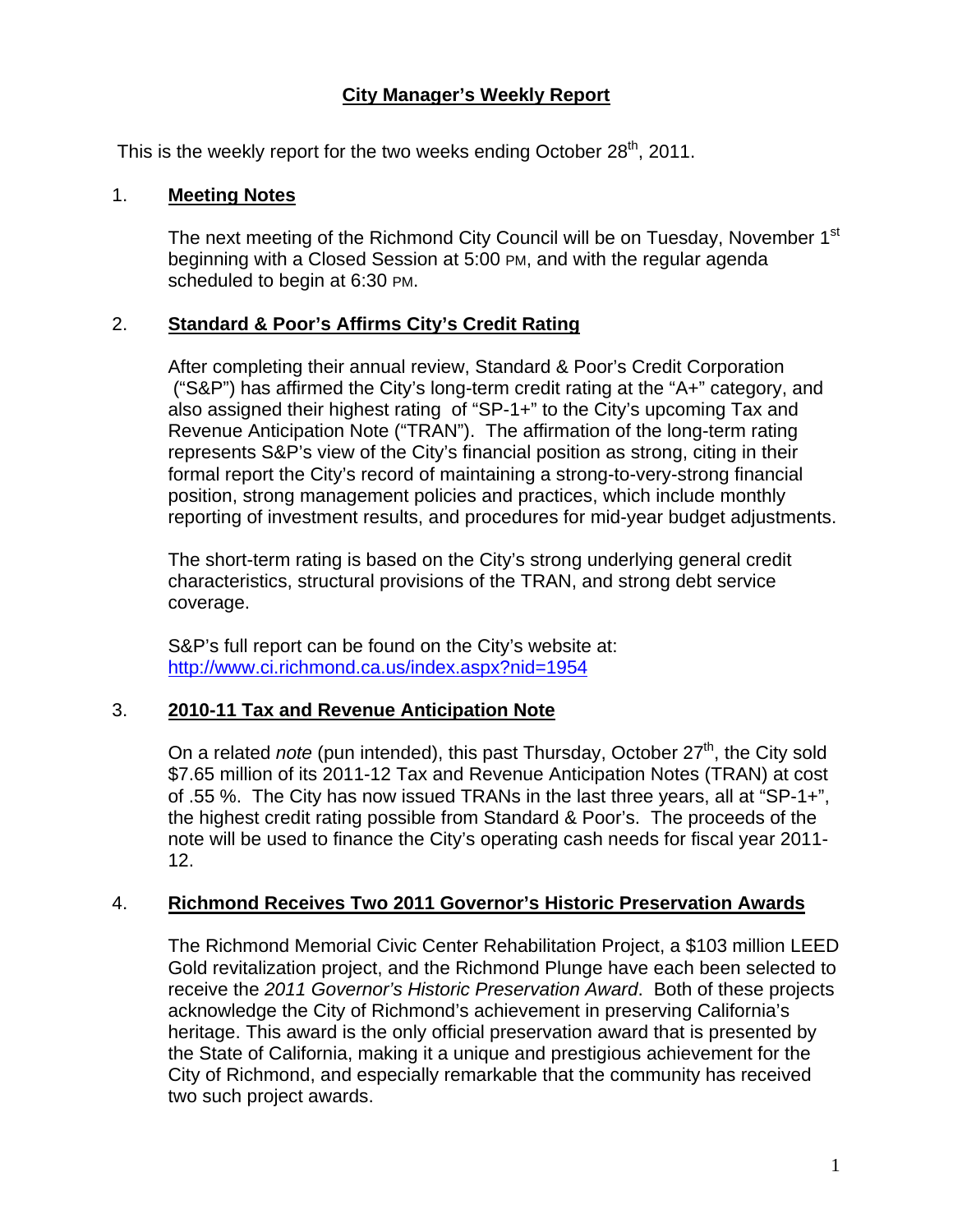The award for the Richmond Municipal Natatorium ("the Plunge") honors the hard work and vision by the Save the Richmond Plunge Trust and Richmond Friends of Recreation. The project was nominated by Todd Jersey, the project architect.

The Richmond Memorial Civic Center was originally designed by renowned architect Timothy L. Pflueger in the late 1940's, as the first modern civic center of its time. Since its renovation in 2009, the Richmond Memorial Civic Center Rehabilitation Project has received several awards in recognition of its green and preservation efforts. The most notable of these awards include: The Association of Bay Area Governments' *Urban Design Award 2010*; the California Preservation Foundation's *Preservation Design Award 2010;* and the Richmond Historic Preservation Commission's *Historic Preservation Award*. The project has also been recognized nationally by the US Green Building Council at GreenBuild 2009, and received the Design-Build Institute of America, Western Pacific Region's *Rehabilitation/Renovation/Restoration Design-Build Award 2010*. The nomination was jointly prepared and submitted by the Planning and Building Services Department and the Richmond Community Redevelopment Agency.

The presentation of both these preservation awards will take place on Thursday, November 17<sup>th</sup>, from 1:00 PM to 4:00 PM, in Sacramento at the Leland Stanford Mansion State Historic Park.

## 5. **Federal Interagency Working Group on Environmental Justice: "Plan for a Sustainable and Livable Richmond for All" – November 3, 2011**

The City of Richmond is partnering with the Environmental Protection Agency (EPA) and a number of organizations and agencies to host the Federal Interagency Working Group (IWG) on Environmental Justice: "Plan for a Sustainable and Livable Richmond for All" in Richmond, California on Thursday, November 3 from 8:00 AM -5:30 PM in the Richmond Auditorium. A bus tour will take place from 8:00 AM -10:00 AM with sessions beginning at 10:00 AM.

This convening will focus on jobs to secure strong, healthy, and sustainable, equitable communities. Session topics include a healthy and revitalized Richmond, approaches to job creation, transportation justice, achieving equitable communities, food financing, and green jobs. Event hosts include Building Blocks for Kids Collaborative, Community Housing Development Corporation, Contra Costa County Health Services, Federal Reserve, Richmond Community Foundation, Rubicon Programs, Urban Habitat, and West County Toxics Coalition in collaboration with Congressman George Miller and Supervisor John Gioia. Performances will be provided by the East Bay Center for the Performing Arts.

If you are interested in attending, please RSVP at http://richmondfederaliwg.eventbrite.com or by calling Richmond Environmental Initiatives at (510) 621-1554.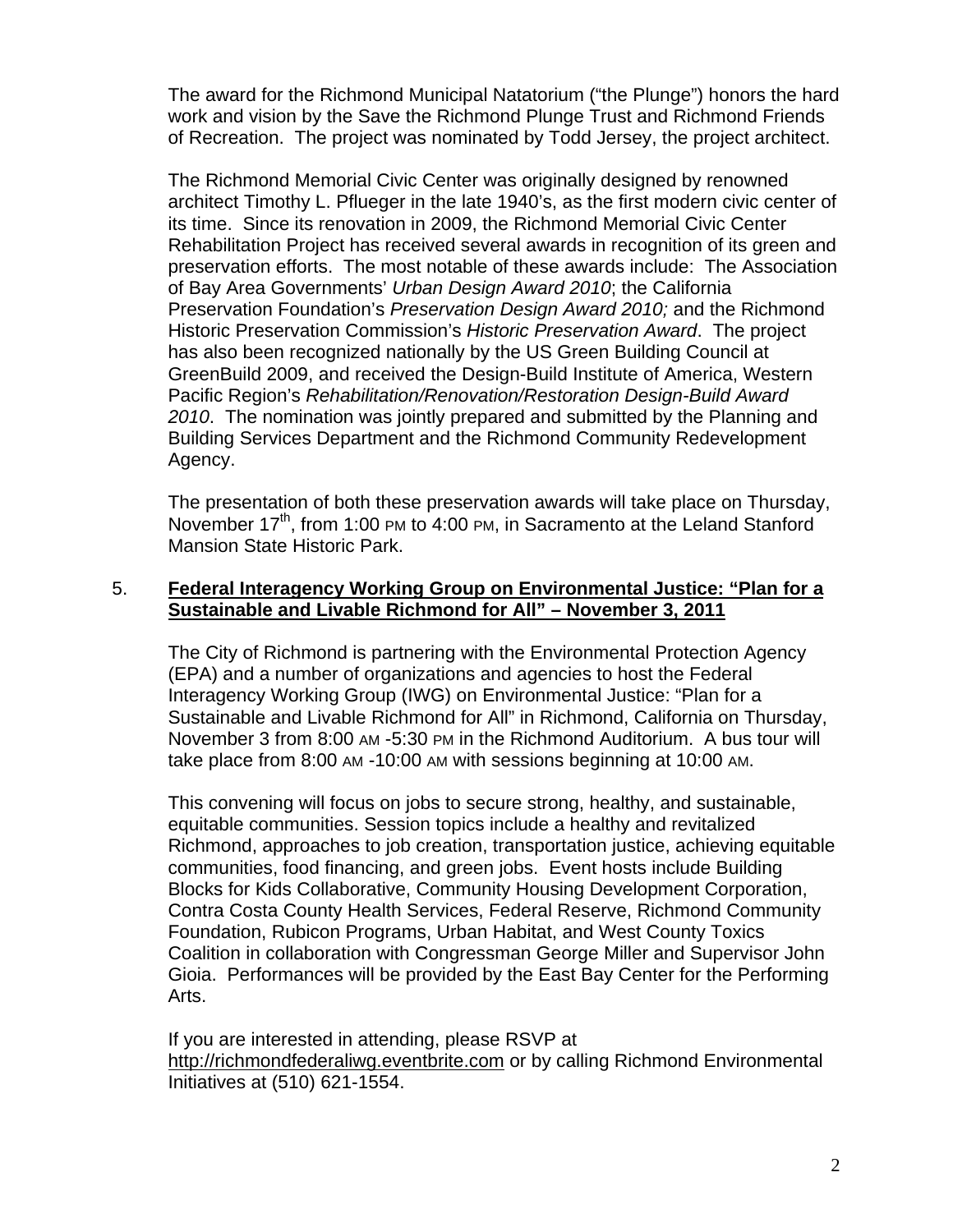The EJ IWG is comprised of 15 federal agencies with the goal of guiding, supporting, and enhancing federal environmental justice and community-based activities. This will be the first EJ IWG convening in EPA Region 9. Learn more about the EPA's EJ IWG:

http://www.epa.gov/environmentaljustice/interagency/index.html.



# 6. **Richmond Inner Harbor Regional Emergency Operations Center Training Exercise**

On Tuesday, October 18<sup>th</sup> and Wednesday, October 19<sup>th</sup>, the 2011 Richmond Inner Harbor Regional Exercise was held in the City Hall complex. This annual joint Command Post exercise is conducted to evaluate the capabilities and effectiveness of a Unified Command response to a worst-case oil spill in the San Francisco Bay, in compliance with the Oil Pollution Act of 1990 (OPA 90). The training and subsequent drill focuses on interaction between industry and government in accordance with the National Contingency Plan (NCP), Area Contingency Plan (ACP), and facility response plans. It provides an opportunity for federal, state, county, city and non-governmental agencies to improve preparedness, identify lessons learned, share best practices and practice command and control in a structured framework.

There were approximately 145 participants who worked closely together in developing an incident action plan for the simulated disaster's next operational period. The City of Richmond had representatives from Finance, Planning and Building, Information Technology, Public Works, Police, Fire and Office of Emergency Services involved in the two day event. This is the second year in a row that the City of Richmond has hosted the exercise.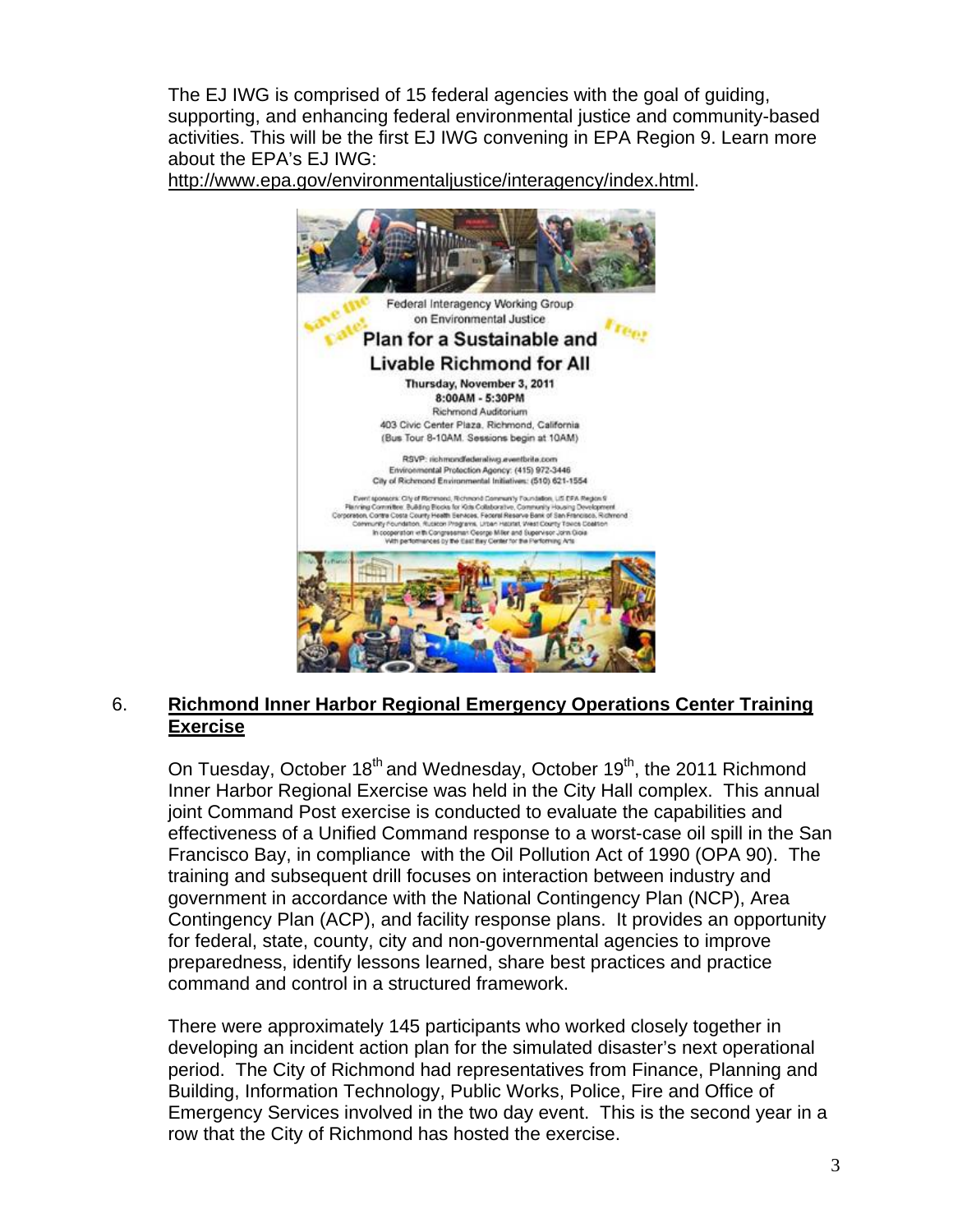# 7. **City of Richmond Annual Charitable Giving Campaign is Launched**

The City of Richmond's 2011 employees' charitable giving campaign, known as "The Heart of the City of Richmond" is now underway. The purpose of the campaign is to encourage employees to make a contribution – no matter the size, to charities and, especially, to local Richmond charities. Last year, City employees raised \$33,255, and this year's goal is to raise \$35,000. This year's campaign will run November  $1<sup>st</sup>$  to November  $30<sup>th</sup>$ .

Theresa Austin, the Executive Secretary in the Finance Department, is once again serving as the Campaign Coordinator as she has in prior years. This is not a small task and Theresa deserves recognition for stepping forward to add this to her already busy schedule.

## 8. **Richmond Library Bookmobile Sets New Attendance Record**

In September of 2011, 469 library cards were issued to new and returning students on the Richmond Library Bookmobile. The Bookmobile staff did not think they could get any busier. According to the Bookmobile Librarian and Library Assistant, attendance from the first of October through the  $26<sup>th</sup>$  was 10,644 people. This tops last year's October attendance figures by more than 1,000 attendees. The good news is that the month is not over yet, and the Bookmobile still has books to lend to our enthusiastic patrons. Last fiscal year the city circulated 47,047 books from our mobile library. The Bookmobile's weekly route includes twenty stops at schools and day cares and covers all areas of the city from Olinda Elementary School to Catholic Charities at Verde Elementary School.

## 9. **Richmond's Literacy Project a Model for California**

The City of Richmond's Literacy for Every Adult (LEAP) program, along with the Pacific Library Partnership, Portland State University and the California State Library will be collaborating over the next year to expand the successful *Learner Web* project to other library literacy programs in Southern and Northern California. *Learner Web* is a web-based learning support system for adults who want to accomplish specific goals such as improving basic reading and writing skills. The California State Library awarded a Library Services and Technology Act (LSTA) grant for the effort to go forward, with LEAP in the role as convener and coordinator for the project. Portland State University will provide training to LEAP to build its capacity as a regional administrator of the *Learner Web*. LEAP and Portland State University will work with the library sites to involve hundreds of new adult learners in accessing literacy instruction through technology and volunteer support. The Pacific Library Partnership will serve as fiscal agent for the project.

LEAP recently reported a quarterly total of almost 600 students based on data collected for the period of July through September of 2011. The number reflects the addition of a new GED Spanish program, offered through a partnership with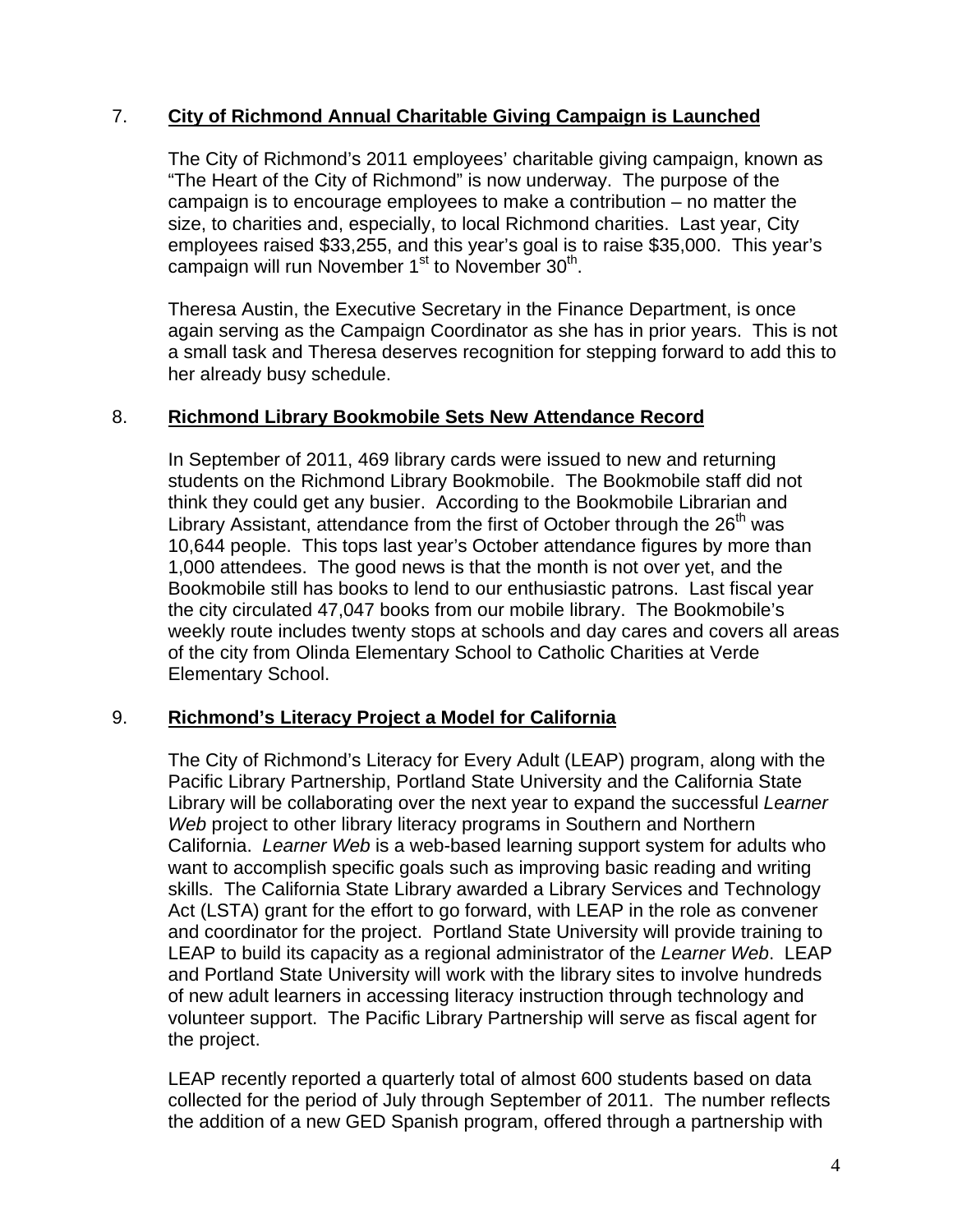the Multicultural Institute of Berkeley, and the Computer Literacy program established through a Broadband Technology Opportunities Program grant with Portland State University.

## 10. **RichmondBUILD and Contra Costa College Receives Leadership Award at 2011 Green Community College Summit**

RichmondBUILD and Contra Costa College have been selected as the *2011 Green Community College Summit Leadership Award* recipients in the curriculum category. The award recognizes the collaborative efforts between RichmondBUILD and Contra Costa College in designing curriculum that strengthens program content and creates a pathway for careers in the green building industry. Sal Vaca, Employment & Training Director, and Dr. McKinley Williams, President of Contra Costa College, were joined by lead staff from RichmondBUILD and Contra Costa College in accepting the Leadership Award.

# 11. **Employment & Training's YouthWORKS Program Awarded \$50,000 from Stephen Bechtel Fund**

The YouthWORKS program was awarded \$50,000 from the Stephen Bechtel Fund to support the implementation of the Community Works program, a servicelearning, civic responsibility, and leadership curriculum specifically tailored for atrisk youth. In partnership with Straight Talk On Prison (STOP), the Community Works program is modeled from a National Crime Prevention Council curriculum and will serve 50 Richmond youth, ages 14 to 18, with academic support, California High School Exit Exam (CAHSEE)/GED preparation, civic-engagement and leadership development.

The award was based in part on the past performance of a very similar and successful program operated by YouthWORKS that achieved:

- 85 youth enrolled in the academic program
- 93% of the participants ranked the program as "excellent" or "very good"
- 15% increase in average daily attendance at their home school
- Increase of the average Grade Point Average from 1.5 to 2.56 after three months of participation
- 68% pass rate on the Language Arts portion of the CAHSEE
- 71% pass rate on the Math portion of the CAHSEE
- 26 out of 29 seniors in the program received high school diplomas (90%)

# 12. **Climate Action Plan Community Meeting Update**

The City's Environmental Initiatives Division hosted a Climate Action Plan Community Meeting on Monday, October 24<sup>th</sup> in the Richmond Auditorium. Mayor Gayle McLaughlin, the City Manager, and representatives from Bay Area Air Quality Management District (BAAQMD), Urban Habitat, and Contra Costa County Health Services provided presentations on climate change, the City of Richmond's climate efforts to date, public health impacts, and considering equity in climate action planning. Community members provided comments during the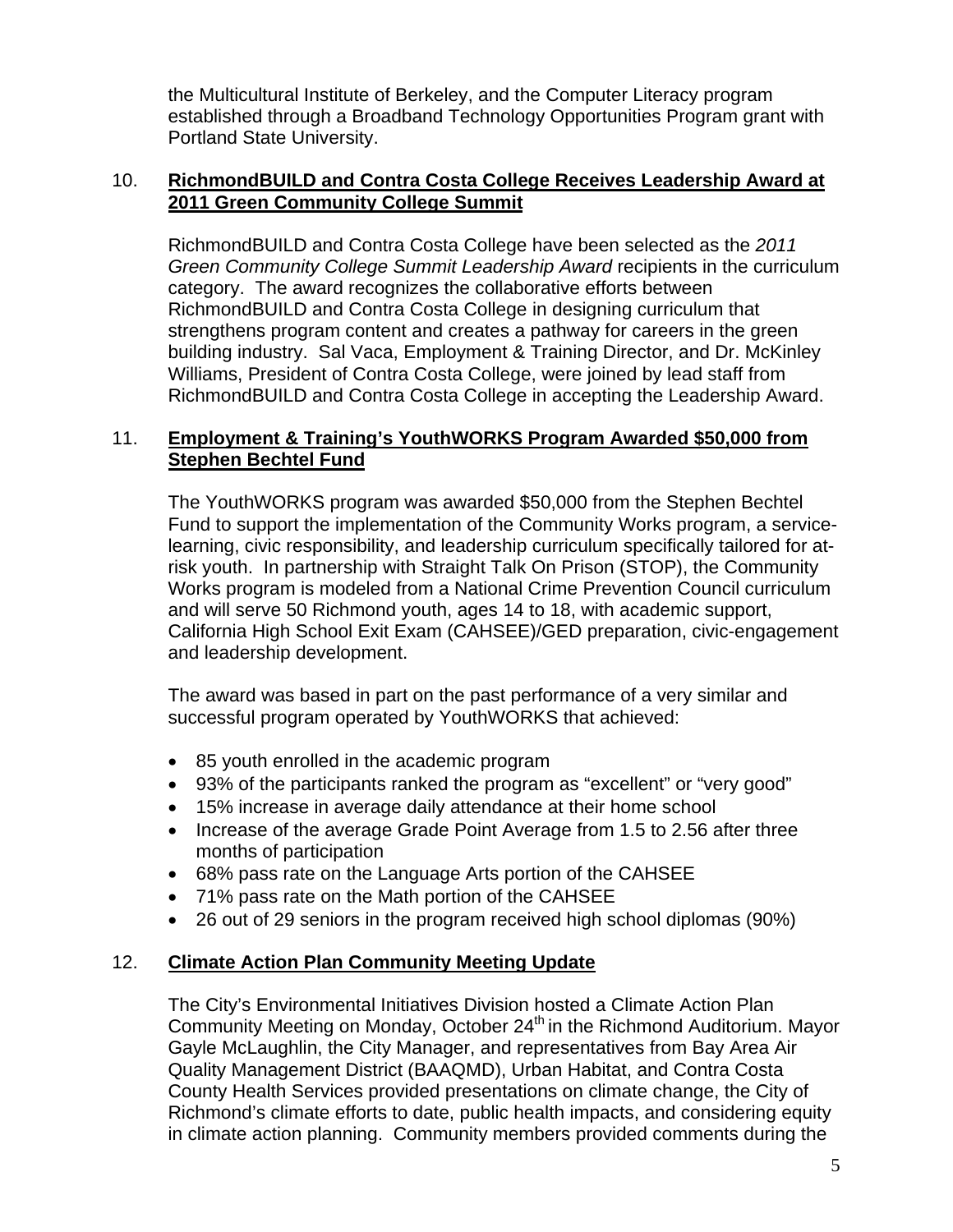comment period and participated in a prioritization exercise. Community input received at the meeting will help create the framework for the Climate Action Plan and the criteria that will be used to select a consultant to assist the City in development of the plan.



## 13. **California Youth Energy Services and East Bay Green Job Corps**

The City's Environmental Initiatives Division and the Department of Employment and Training in partnership with the non-profit Rising Sun Energy Center are wrapping up a successful year with two local youth employment programs: East Bay Green Job Corps and the California Youth Energy Services. Both programs hire and train local youth to provide free in-home energy education and hardware installation to Richmond homeowners and renters.

The Richmond programs demonstrated high success in 2011 by providing employment and training to 19 youth, ages 15-24, and providing 311 Richmond households with energy saving hardware and information.

Energy Specialists installed the following materials in Richmond homes at no cost:

- o 2,107 Compact fluorescent lamps
- o 470 Efficient-flow showerheads & aerators
- o 46 Retractable clotheslines
- o 45 CFL torchiere lamps
- o 139 Powerstrips

Of the households served in Richmond:

- o 66% were renters
- o 90% were low-moderate income households
- o 21% were primarily non-English speaking

The installation of these measures resulted in an annual reduction of 103,776 kWh, 2,481 therms, and 536 gallons of water per minute, thereby reducing 84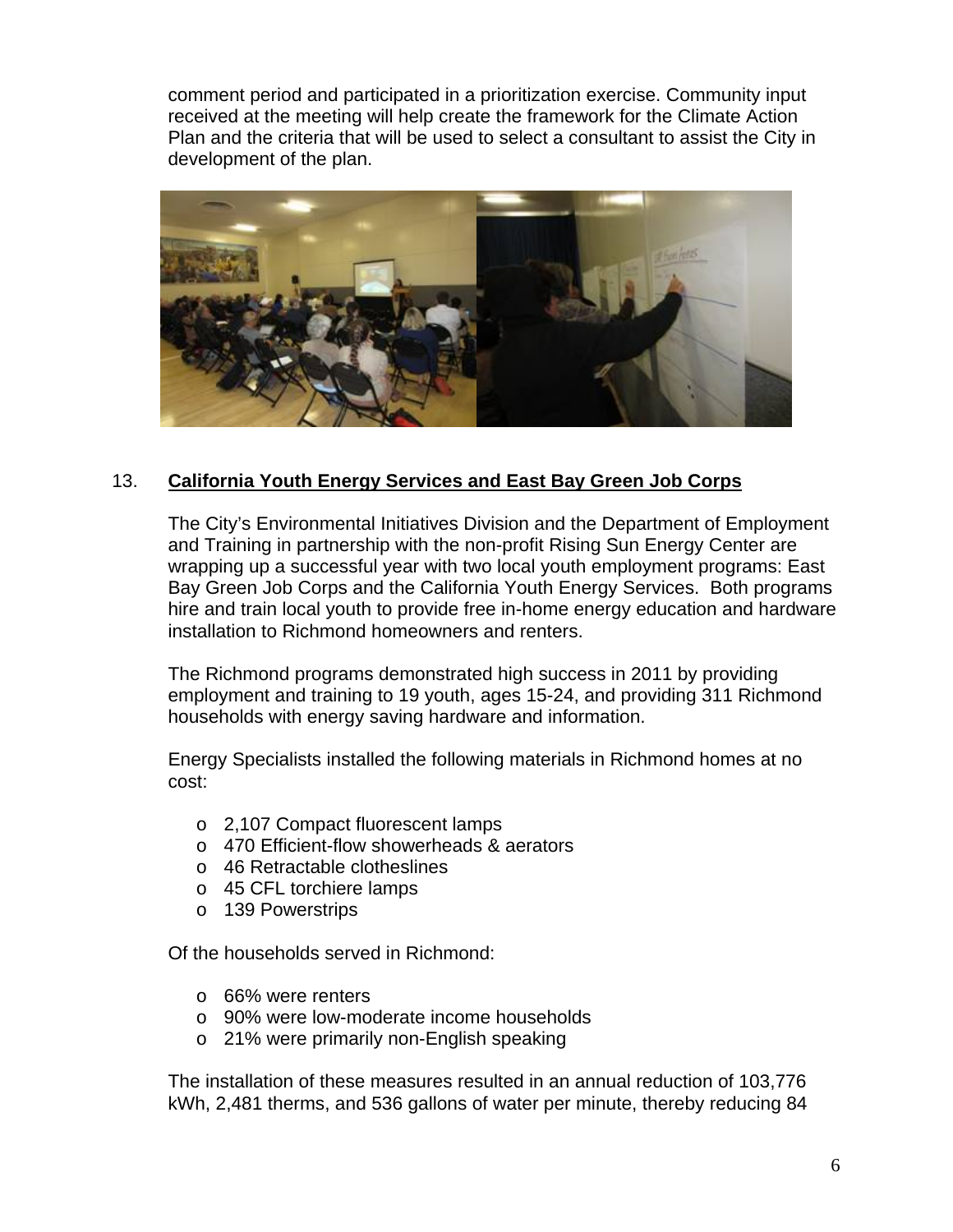metric tons of carbon dioxide from entering the atmosphere. This is equivalent to one of the following CO2 greenhouse gas emissions:

- o CO2 emissions from 9,417 gallons of gasoline
- o CO2 emissions from 195 barrels of oil consumed
- o Carbon sequestered annually from 18 acres of pine or fir forests



# 14. **Lighting Upgrades at Shields Reid Community Center**

The Environmental Initiatives Division recently facilitated the repair and upgrade of lighting at the Shields Reid community center. The lighting upgrades will save the City an estimated \$1,240.89 per year in electricity costs and will reduce the City's yearly carbon footprint by 5,114 lbs of CO2.

Photos of the before and after of the multipurpose room in the Shields Reid community center can be seen below.

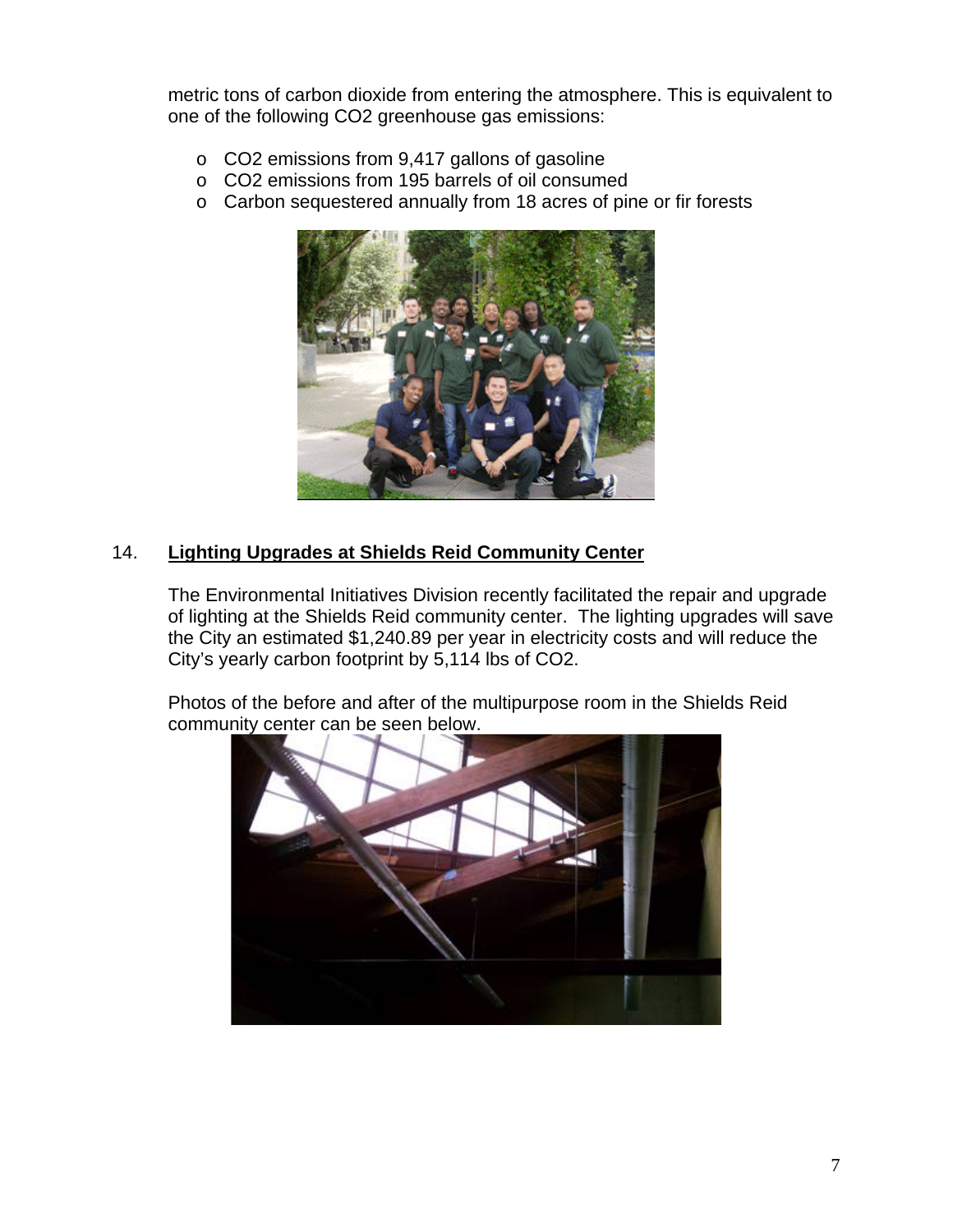

# 15. **R3 Free Solar Installation Workshop**

On October 19th, the Environmental Initiatives Division hosted a sign-up event where income-qualifying homeowners had the option to enroll for free weatherization services and a free solar installation to save on energy costs through the City's Richmond Recovery Rebates (R<sup>3</sup>) program. The R<sup>3</sup> program is funded by the Department of Energy and works in conjunction with the Single-family Affordable Solar Homes program administered by the non-profit GRID Alternatives (www.gridalternatives.org/).

Presentations were given by weatherization service provider Quality Conservation Services (www.qualityconservationservices.com) and the non profit solar installer Grid Alternatives. Residents were encouraged to bring necessary documents to enroll in programs at the event. For more information on  $R^3$  and the City's other energy programs, please visit www.richmondenvironment.org or call 620-5502.



16. **Annual Sewer Pipeline Repair and Rehabilitation Projects**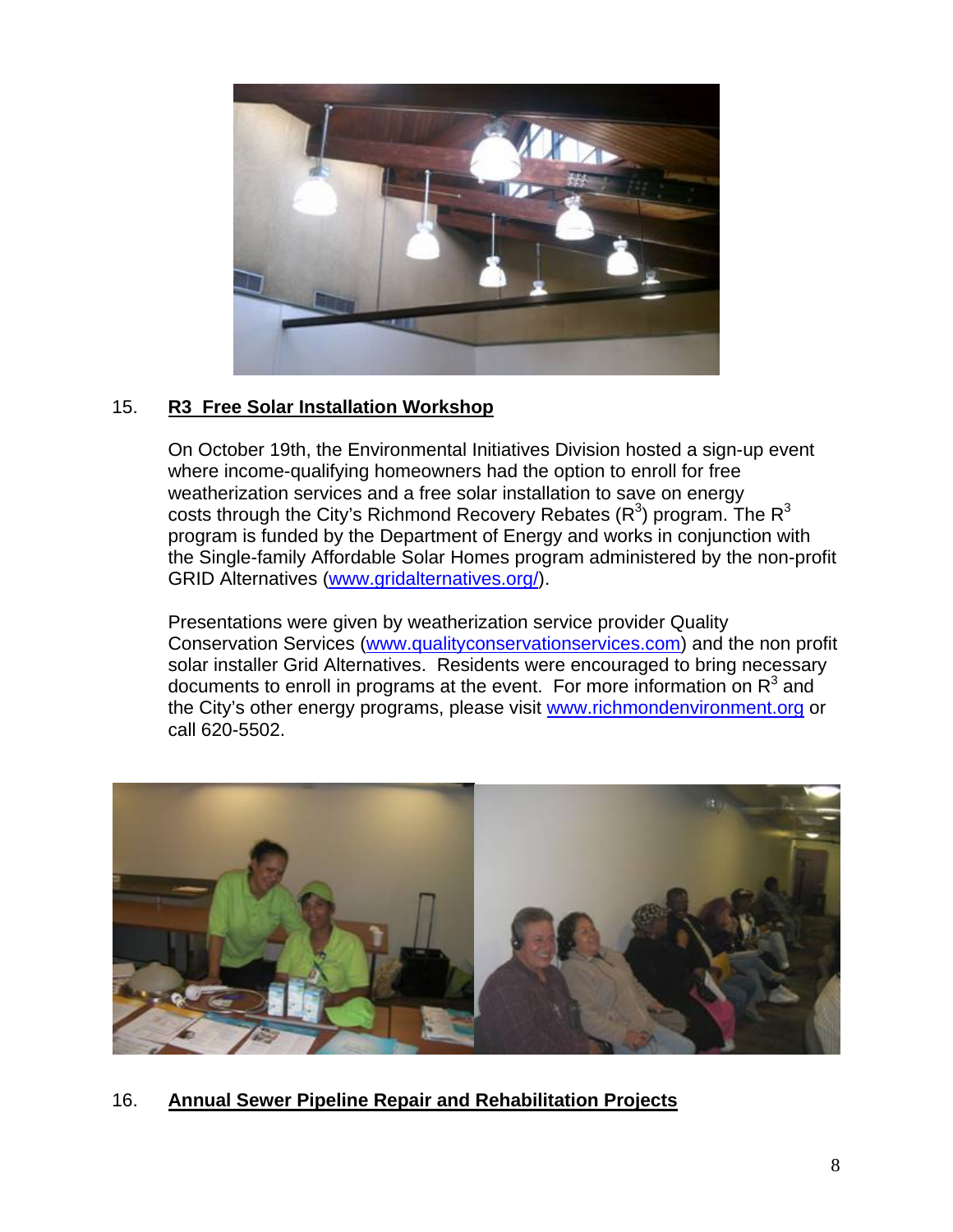The City and Veolia continue to work on the 2011/2012 annual sewer pipeline repair and rehabilitation projects. A summary of work in progress is listed below.

| Installed 8"<br><b>Mainlines</b>                                          | Preliminary<br>Work Began for<br>Installation of 8"<br><b>Mainlines</b>   | Replacement<br>of Manholes                 | <b>Point Repair Work</b>                      | <b>Work Locations</b><br><b>Scheduled for Next</b><br>Week             |
|---------------------------------------------------------------------------|---------------------------------------------------------------------------|--------------------------------------------|-----------------------------------------------|------------------------------------------------------------------------|
| 35 <sup>th</sup> Street from<br>Florida Avenue<br>north to Ohio<br>Avenue | Wall Avenue                                                               | Rheem Avenue<br>at 23 <sup>rd</sup> Street | Barrett Avenue and<br>$29th$ Street           | 39 <sup>th</sup> Street between<br><b>Waller and Ohio</b><br>Avenues   |
| Center Avenue                                                             | <b>Waller Avenue</b>                                                      | Rheem Avenue<br>at 26 <sup>th</sup> Street | Barrett Avenue and<br>Dimm Street             | 47 <sup>th</sup> Street from Wall<br>Avenue north to Florida<br>Avenue |
| Ohio Avenue<br>west of 37 <sup>th</sup><br>Street                         | 35 <sup>th</sup> Street from<br>Wall Avenue<br>north to Florida<br>Avenue |                                            | Florida Avenue and<br>27 <sup>th</sup> Street | Wall Avenue from 41 <sup>st</sup> to<br>$49th$ Streets                 |
|                                                                           |                                                                           |                                            | Humboldt Street and<br>Cliff Lane             |                                                                        |
|                                                                           |                                                                           |                                            | Nevin Avenue and<br>36 <sup>th</sup> Street   |                                                                        |
|                                                                           |                                                                           |                                            | Wall Avenue and<br>36 <sup>th</sup> Street    |                                                                        |

Those interested in following this work can catch the City of Richmond Engineering Department daily Twitter updates at www.twitter.com/CoR\_Engineering.

## 17. **Carlson Boulevard Improvements**

The final section of Carlson Boulevard, at the Huntington Avenue intersection, has now been lowered and paved. In the process, a number of very shallow traffic signal conduits had to be removed; therefore, the rewiring of that signal will take place next week to bring that intersection back to service. During that time the contractor will be making various concrete repairs and getting ready for final paving the first week in November.

## 18. **Pavement Rehabilitation Program**

Ghilotti Bros. Inc. has completed the pavement striping layouts on all slurrysealed streets. Crosswalks, railroad crossing markings, and most traffic arrows have been placed at the following locations: (1) Cutting Boulevard between Hoffman and Canal Boulevards, and (2) Marina Bay Parkway between Cutting and Meeker Boulevards. The contractor has started with the crosswalks and traffic arrows on Carlson Boulevard.

## 19. **Public Works Updates**

Parks and Landscaping Division: During the past several weeks, crews completed mulching vegetation from medians on Rydin Road and tree wells at Nicholl Park; performed infield diamond maintenance at Nicholl, Tiller and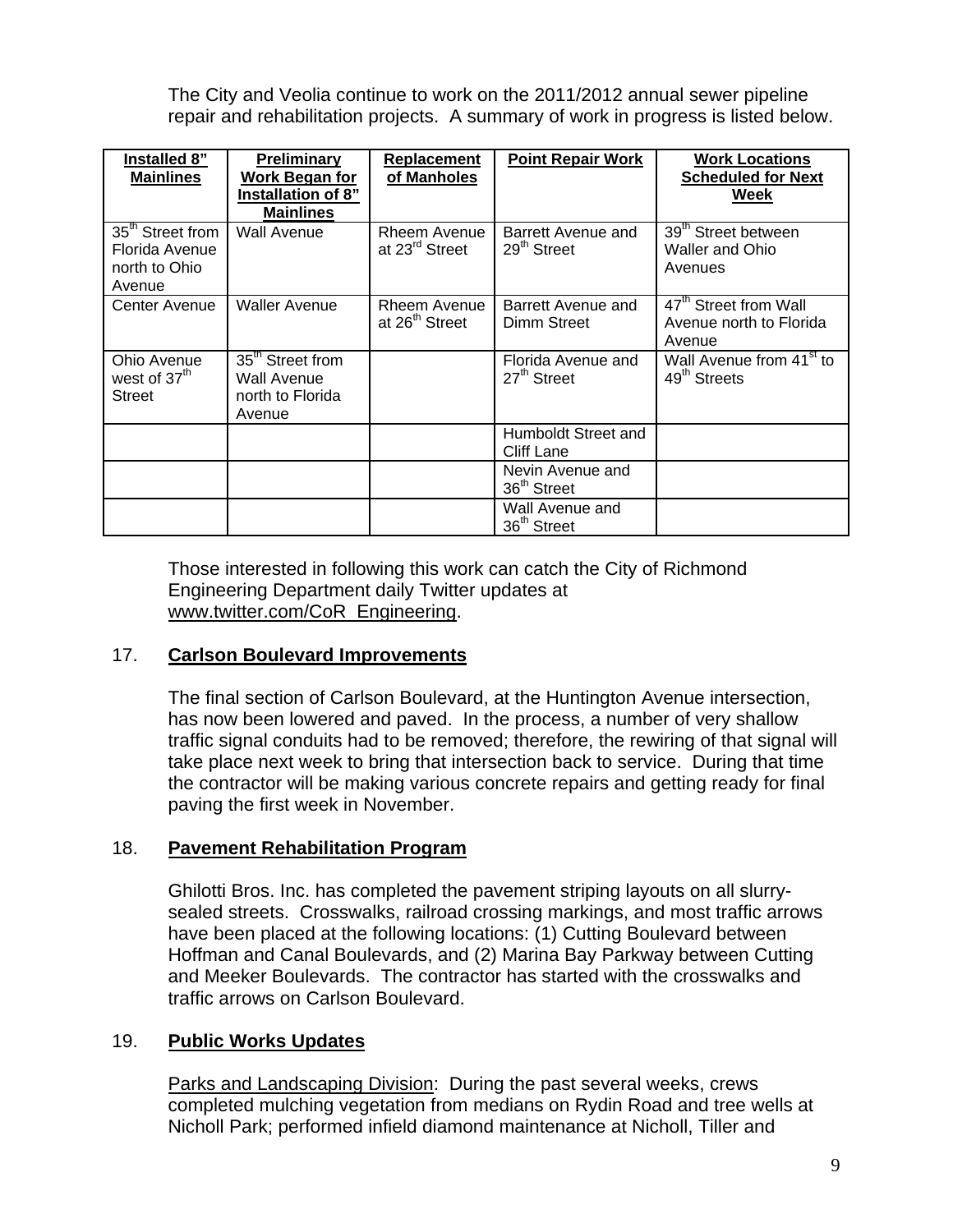Wendell Parks; prepared Shields-Reid Park for the North Richmond Green festival; prepared Nevin Park for the basketball tournament; prepared 34<sup>th</sup> Street at Esmond Avenue for Arbor Day; and completed turf renovation and irrigation repair work at the North Richmond ball field. All these events took place on October 22nd.



Bay Trail in the Marina District



North Richmond ball field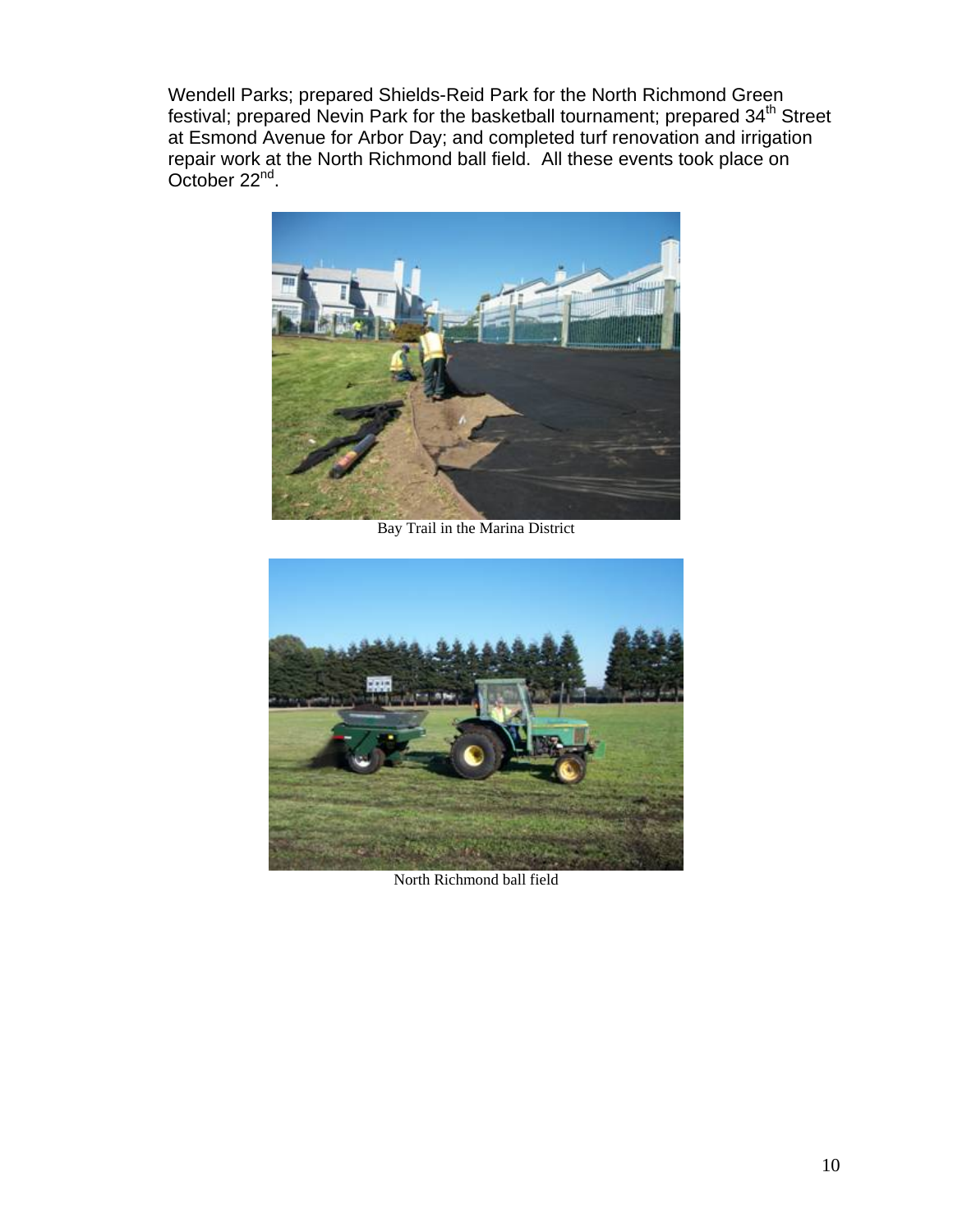

Robert H. Miller Drive

This past week, crews completed planting forty trees as part of the Arbor Day Planting Event; irrigation repairs and landscape planting on Esplanade Drive in the Marina; mulching vegetation from medians along Cutting Boulevard from 23<sup>rd</sup> Street to Carlson Boulevard; weed abatement on the Richmond Parkway center median from Parr Boulevard to Gertrude Avenue; and replacing damaged bleacher boards at Nicholl Park. Next week, crews will continue the median landscaping replacement project on Robert H. Miller and Blume Drives; weed abatement and vegetation management on the Richmond Parkway from the Giant Road overpass to Hilltop Drive; and the rehabilitation of the Marina Bay Trail.



Facilities Maintenance Division: During the past two weeks, electricians repaired a knocked down traffic signal on Macdonald Avenue and 37<sup>th</sup> Street; performed light replacements throughout the City; and continued providing support for the repairs of the Point Molate high voltage transformers that provide power to the Point Molate wastewater treatment plant.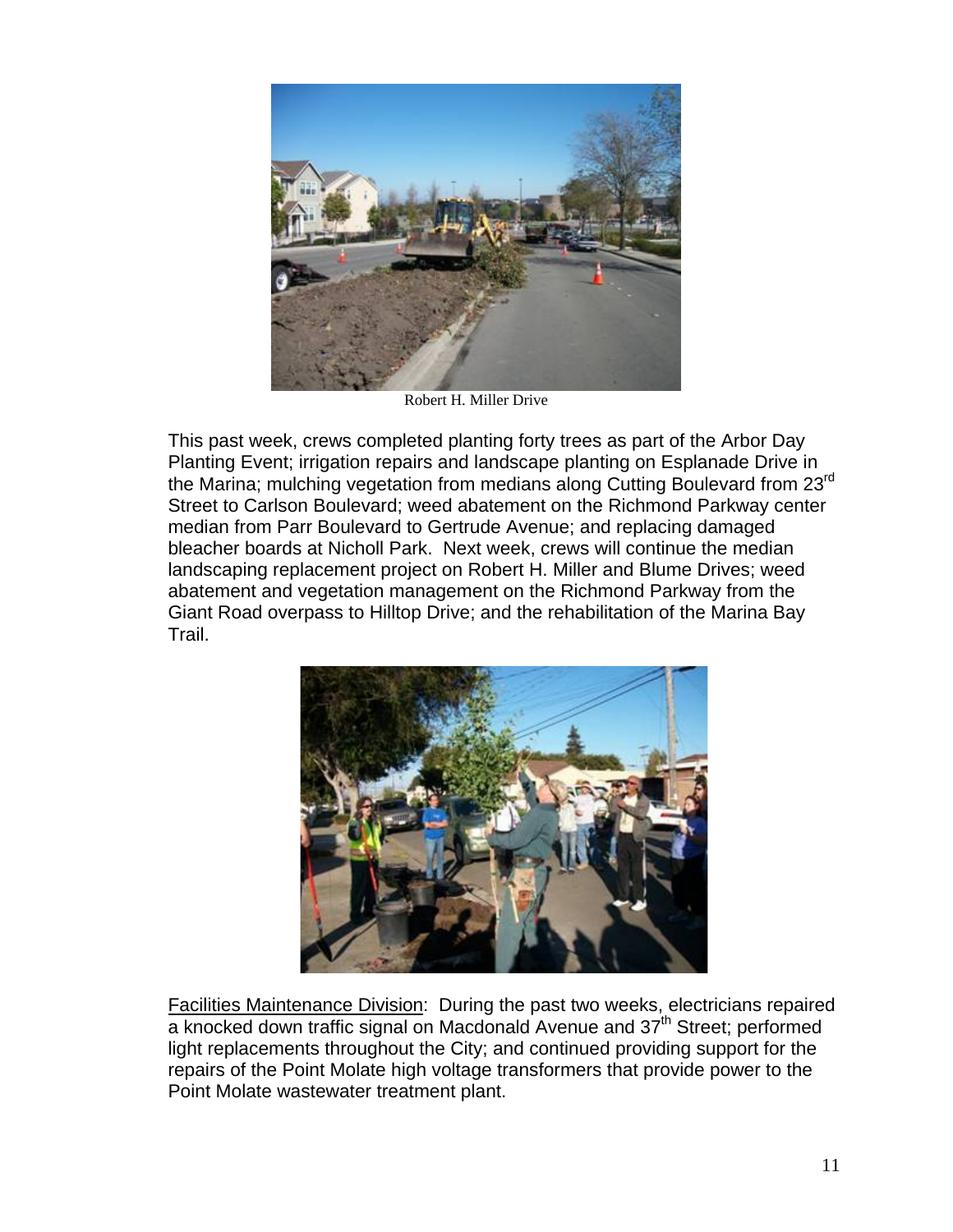Electricians also completed the installation of the Hilltop District pylon sign new flood lights; continued providing support for the repairs of the Point Molate high voltage transformers that provide power to the Point Molate wastewater treatment plant; relamping Cutting Boulevard, and replaced wire due to wire theft on Bayside Drive.

Carpenters are remodeling the Art Center's Board Room and the utility section is currently cleaning carpets at the Civic Center Plaza Complex. They also installed three new operable windows at the Senior Center and continued working on partition walls at the Art Center's Board Room.

Painters pressure washed and painted the old Hilltop Mall Richmond Police Department trailer (now converted to the Hilltop District Park's trailer field office).

Engineers replaced damaged restroom fixtures in the Auditorium; reconnected water supply and sewer service to the new Hilltop District Park's trailer field office, and repaired a major AC system breakdown at the 450 Civic Center Plaza's Server Room. The utility section cleaned the carpet at the Richmond Dispatch Center.

Streets Division: During the past two weeks, paving crews completed paving Nevin Avenue from 46<sup>th</sup> Street to Carlston Street. They also completed resurfacing Coach Drive at Carriage Hills North. Next week, crews will be resurfacing Cutter Lane in the same neighborhood.

#### 20. **Recreation Highlights**

Tennis: The Youth Tennis Center received 16 new rackets and several pairs of shoes, valued at \$1,500, from Mr. Don Hightower, President of the Tennis Warehouse. The Tennis Center was selected due to the exemplary performances by many of the students during various United States Tennis Association/Northern California Junior Tennis Tournaments.

The shoes will be given to participants in the after-school tennis program and the rackets will be used by the intermediate and advanced players participating in tournaments.

Community Basketball: A Call to Action, "Tri Every Angle to Reach Every Angle," (a 3-on-3 Community Basketball Tournament) was held at Nevin Park and the Community Center on Saturday, October  $22<sup>nd</sup>$ . The program featured free breakfast and lunch, live music, raffles and other family activities.

Halloween: The Recreation Department's annual Hauntatorium will be held at the Richmond Auditorium on Friday, October  $28<sup>th</sup>$ , and Saturday, October  $29<sup>th</sup>$ , from 6:00 PM to 10:00 PM, with a Sunday matinee on October  $30<sup>th</sup>$  from 10:00 AM to 2:00 PM. Tickets will be \$5.